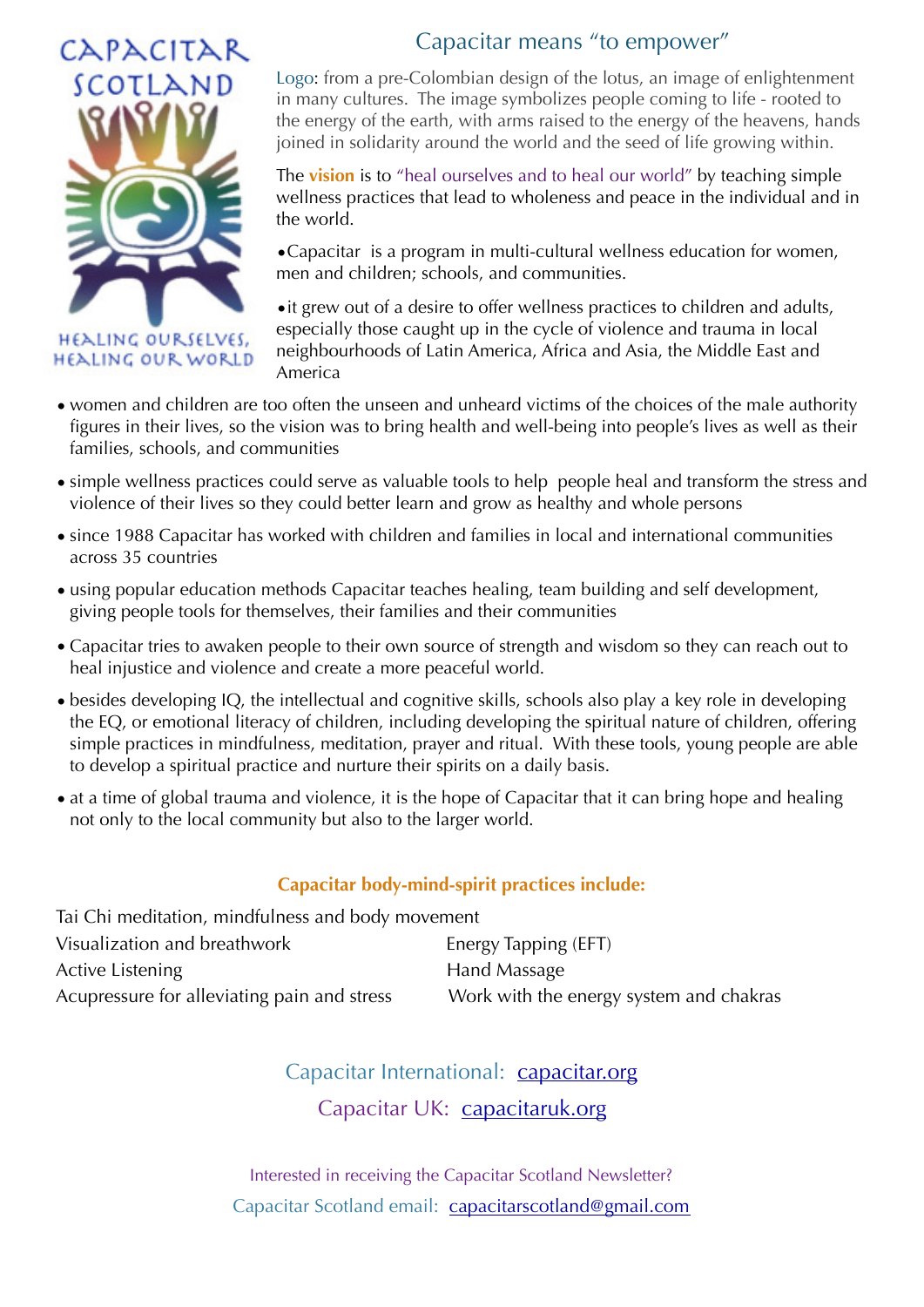

## **CAPACITAR Emergency Response Tool Kit**

Patricia Mathes Cane, Ph.D., Capacitar Founder/Co Director

## **Tools for Wellbeing**

The health of body, mind and emotions is continuously affected by trauma, violence, weather, diet, environment, daily news, and the challenges of life. The use of simple ancient healing skills can empower us to live with peace and wellbeing no matter what is happening around us. The following Capacitar exercises are offered to be used at times when we feel drained, scattered or depressed. These tools are for all of us, whether we are survivors of trauma, caregivers working with others or persons overwhelmed and stressed by daily life. The challenge is to build these practices into our lives and lifestyle, so they become second nature and can be readily called upon whenever we are aware of traumatic stress, energy drain, depressed feelings or loss of center. Please copy, distribute and use these with yourself and with others. More practices and theory can be found in our manuals and website www.capacitar.org.

#### **BREATHWORK**

Breath is the source of life, bringing fresh energy into the tissues and cells to nourish body, mind and the whole person. When we breathe out, accumulated stress and toxins are released. Breathing through a stressful time is an effective way to let go of the tension that accumulates in the body. A few long deep breaths at a difficult moment can completely change the way we handle a situation. Breathwork combined with images of light or nature can promote feelings of peace, calm and focus.

• **Abdominal Breathing** Sit comfortably supported and close your eyes. Breathe deeply and center yourself, letting go of all worries and thoughts. Place your hands on your abdomen, breathe in deeply through your nose and imagine the air moving down through the body into your center within your abdomen. Imagine that your abdomen fills with air as if it were a balloon. Hold your breath for a few moments and then exhale slowly through your mouth, contracting the muscles of your abdomen, letting go of all the tension in your body. Continue abdominal breathing for several minutes. If thoughts come into your mind, gently release them, returning to the image of the air moving in and out of your body.

• **Breathing in Nature** Nature is a great resource for healing and grounding. With feet on the ground, breathe in deeply imagining that your feet are long roots running into the earth. Breathe in earth energy, breathe out stress, tension and pain.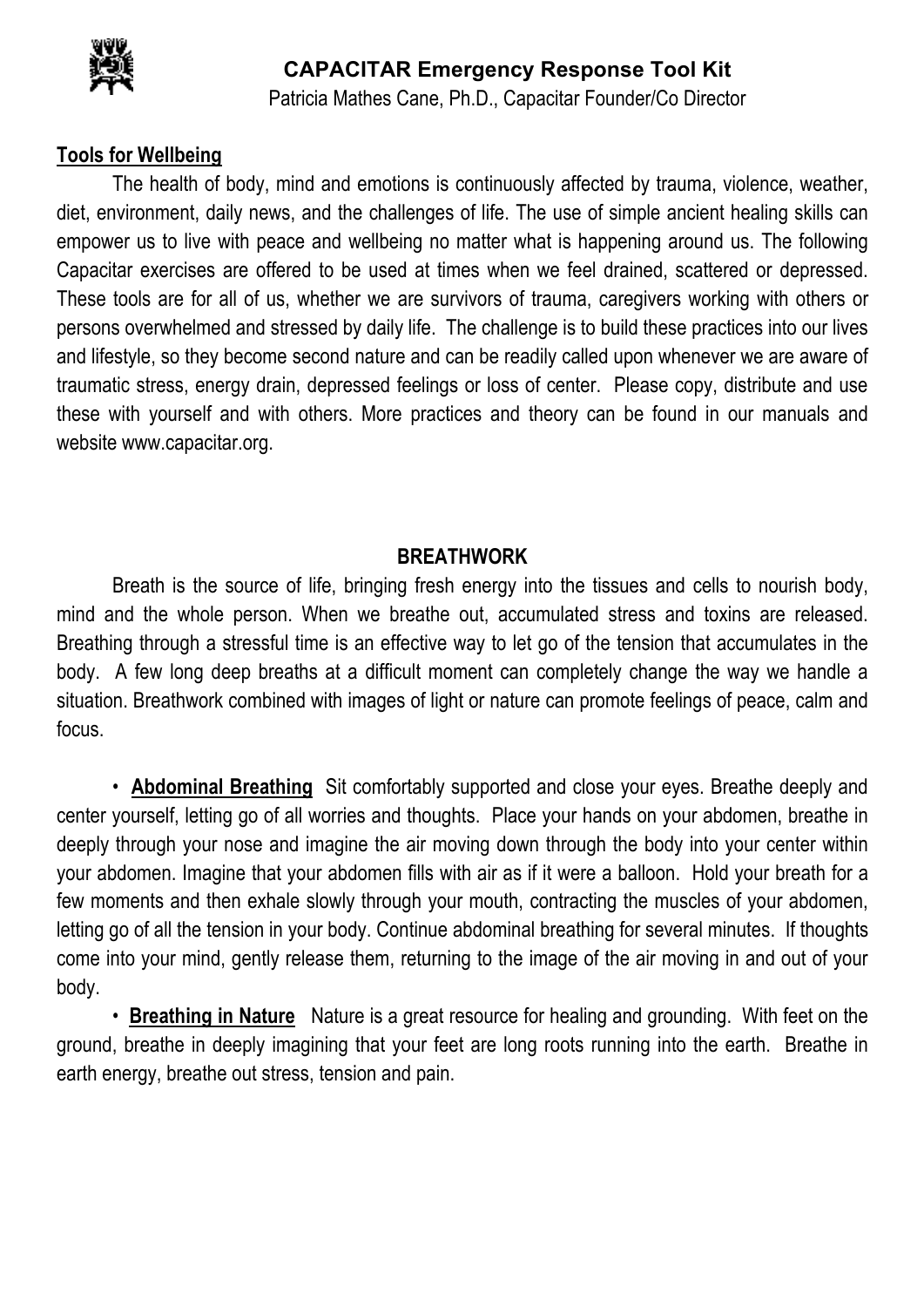#### **FINGERHOLDS TO MANAGE EMOTIONS**

The following practice is a simple way to work with emotions by holding each finger. Emotions and feelings are like waves of energy moving through the body and mind. Through each finger runs a channel or meridian of energy connected with an organ system and related emotions. With strong or overwhelming feelings, energy can become blocked or repressed, resulting in pain or congestion in the body. Holding each finger while breathing deeply can bring emotional and physical release and healing.

The fingerholds are a very helpful tool to use in daily life. In difficult or challenging situations when tears, anger or anxiety arise, the fingers may be held to bring peace, focus and calm so that the appropriate response or action may be taken. The practice may also be done for relaxation with music, or used before going to sleep to release the problems of the day and to bring deep peace to body and mind. The practice may be done on oneself or on another person.

#### **FINGERHOLD PRACTICE:**

Hold each finger with the opposite hand 2-5 minutes. You can work with either hand. Breathe in deeply; recognize and acknowledge the strong or disturbing feelings or emotions you hold inside yourself. Breathe out slowly and let go. Imagine the feelings draining out your finger into the earth. Breathe in a sense of harmony, strength and healing. And breathe out slowly, releasing past feelings and problems.

Often as you hold each finger, you can feel a pulsing sensation as the energy and feelings move and become balanced. You can hold the fingers of someone else who is angry or upset. The fingerholds are very helpful for young children who are crying or having a tantrum, or can be used with people who are very fearful, anxious, sick or dying.

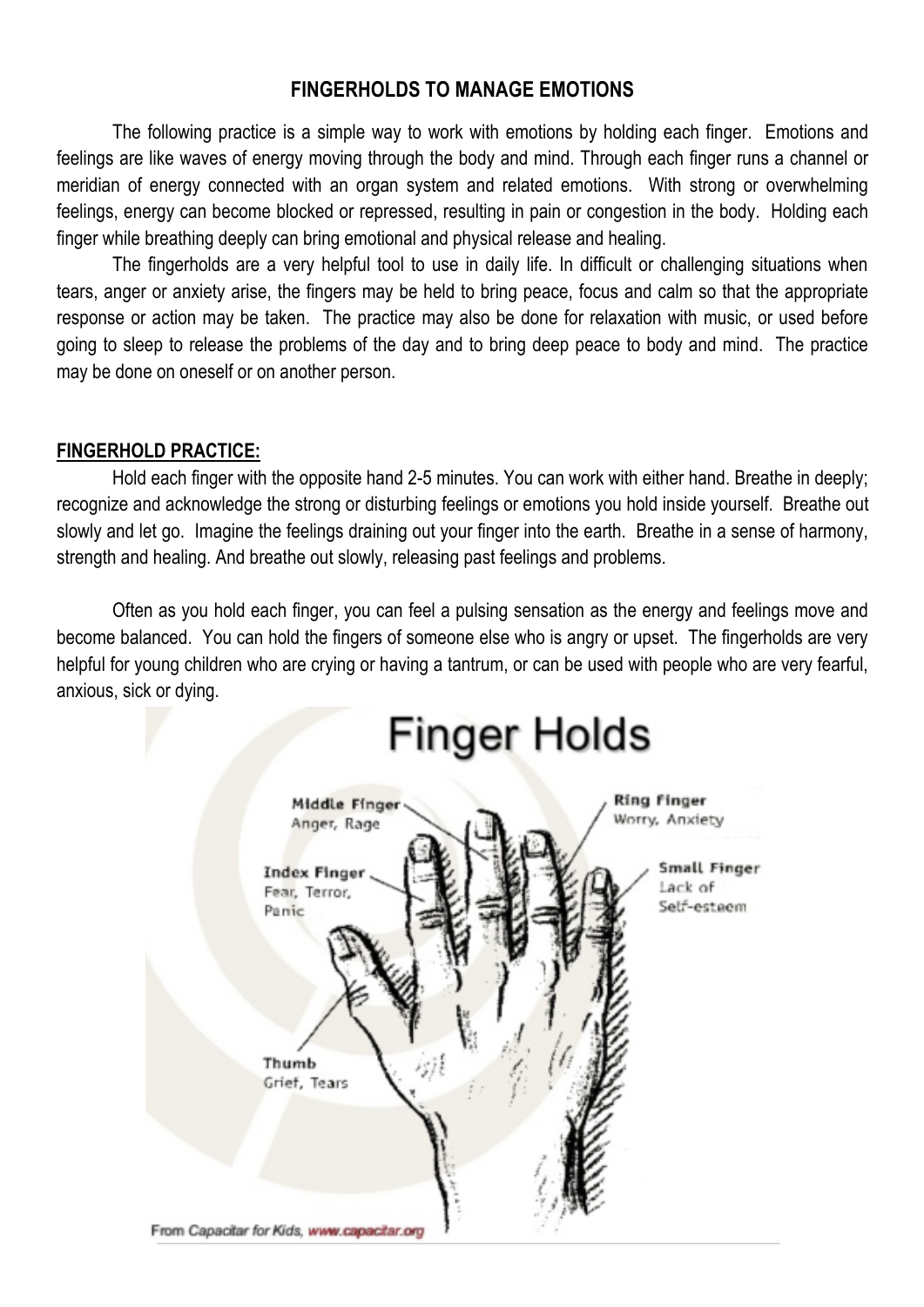#### **EMOTIONAL FREEDOM TECHNIQUE—EFT**

The Emotional Freedom Technique (EFT) developed by Gary Craig, Ph.D., is very useful for unblocking and healing strong emotions, fears, anxiety, emotional pain, anger, traumatic memories, phobias and addictions, as well as for alleviating body symptoms and pain, such as headaches and overall body pain. The technique is based on the theory of the energy field of body, mind and emotions, along with meridian theory of Eastern medicine. Problems, traumas, anxiety and pain can cause a block in the energy flow of the body. Tapping or pressing acupressure points connected with channels or meridians of energy can help move blocked energy in congested areas and promote the healthy flow of energy in the body and in mental and emotional fields.

*(Adapted with permission from the EFT materials of Gary Flint, Ph.D. Emotional Freedom Technique.)*

#### **EFT Practice:**

#### **1.Think of an issue to work with and measure your anxiety level:**

Choose to work with a problem, worry, phobia, anxiety, traumatic memory or negative

self-concept. Using a scale of 0—10, measure the level of anxiety that you feel when thinking about the issue. (0 means no anxiety, 10 means extremely high level of anxiety). If it is difficult to quantify or measure with a number, use a simple scale such as: (none, small, medium, large) or (big to little) or (tall to short).

#### **2. Tap the sequence of Acupressure Points 7-9 times:**

Breathe deeply and tap 7 to 9 times with index & middle fingers :

- Points above where the eyebrows begin 1
- Points at the side of the evebrows 2
- Points below the pupils of eyes on bone 3
- Point below the nose 4
- Point below the lips on the chin 5
- Points below armpits (about 4 inches down)6
- Points below clavicles on sides of sternum 7

#### **3. Tap point A at side of hand and say:**

Tap the Polarity Reversal Point A at the side of the hand while saying 3 times:

"In spite of the fact I have this problem, I'm OK, I accept myself."

*(Wording may be adapted for culture or age of person.)*

#### **4. Repeat the sequence in #2 & #3**

Repeat sequence until anxiety level is down to 0-2.



## **5. Rub the Sore Spot B:**

Rub or press the Sore Spot located on the left side of the chest about 3 inches below the left collar bone and 2-3 inches to the side of the sternum.





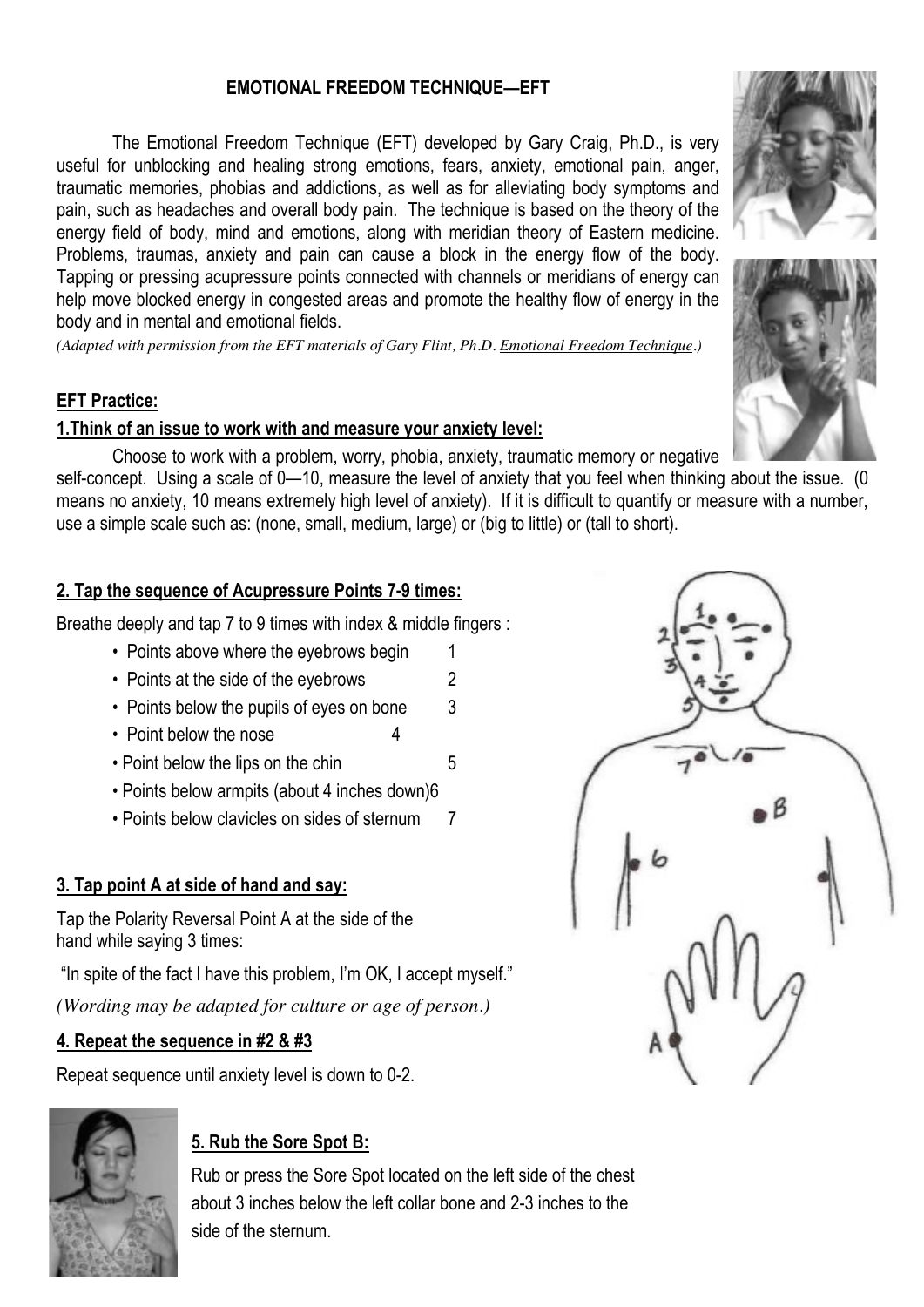## **THE HOLDS**

This practice consists of several simple energy holds that may be done on oneself or on another person for anxiety, emotional or physical pain, traumatic memories, strong emotions, such as anger or fear, insomnia and for deep relaxation. Through the energy of our hands we have the power to bring profound peace, harmony and healing to body, mind and emotions. As the practice is used on oneself or on another, hold in mind and heart a deep sense of peace, light and spaciousness. The holds can be done for several minutes each, accompanied by deep abdominal

breathing to promote greater release. The touch is very light, and if someone fears touch because of pain or their history of abuse, the holds may be done off the body working in the energy field. Always ask permission when you do any practice involving touch of another person.

 **Halo Hold**





## **Head Hold**

One hand lightly holds the head high on the forehead; the other hand holds the base of the skull. The energy of the hands connects with parts of the brain related to memories and emotions.

## **Crown Hold**

Thumbs of both hands together contact crown center at the top of head. Fingertips softly touch area across the forehead. Along with deep breathing this hold is used in different bodywork modalities to promote emotional release.





## **Shoulder Hold**

The hands rest lightly on the shoulders, the place in the body related to anxiety, excess baggage or the burdens of life.

## **Heart Hold**

One hand rests across sternum high on chest. The other hand touches upper back behind the heart. The heart area often holds emotional pain, wounds of the

past, grief and resentment. Breathe deeply and imagine the heart pain draining down into the earth. You can also do this hold several inches off the body respectful of the person's boundaries.

**To finish,** Lightly brush off the energy field with the hands. The tops of the feet may also be held to ground the person.

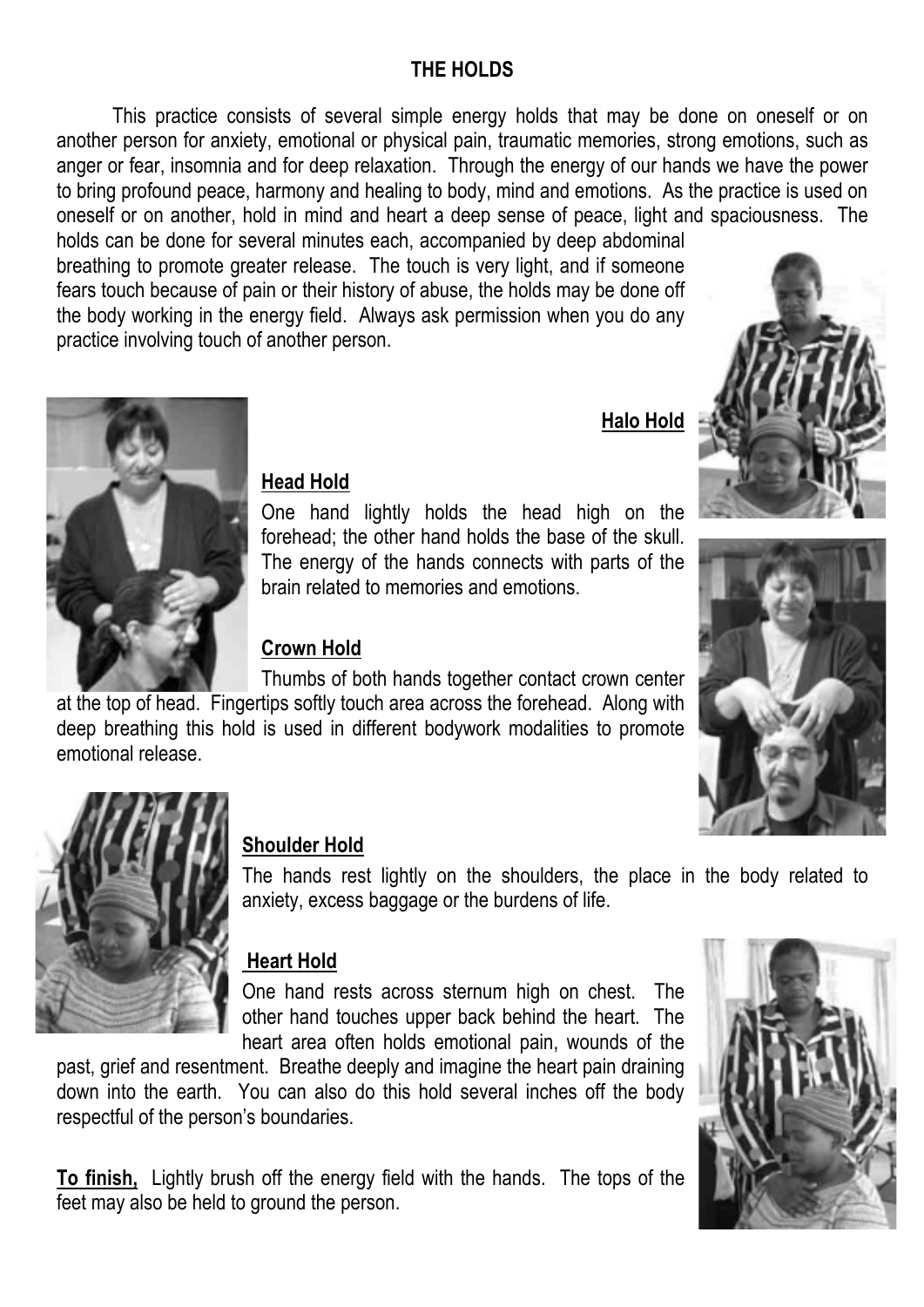#### **HEAD NECK SHOULDER RELEASE**

This acupressure practice releases pain, tension and congestion in the upper back, shoulders, neck and head. Often with trauma and stress, energy becomes blocked in shoulders, neck and head. Most of the energy channels or meridians flow through this area, resulting in a "bottle neck" of tension in some people. This practice can easily be done on oneself, or on another person, either seated or lying comfortably face-up. This is a very good practice for anxiety at night or when one is unable to sleep. If doing this with another person, be sure that you keep clear boundaries, and if you feel their energy coming into your hands, imagine that it can flow through and down into the earth. With slightly curved fingertips, press into each of the sets of points (1-6) for 1 to 2 minutes, or until the energy pulse is clear, strong and flowing.



The points will usually be very sensitive. During the practice you can imagine energy flowing upward and out the top of the head while breathing deeply. To end the practice imagine that your feet are rooted to the earth to ground you. If working on another, you can hold the tops of their feet for a few moments to ground them.

*(Adapted from the work of Aminah Raheem and Iona Teegarden.)*

## **Sets of Points:**

1. About an inch outside the bottom of the shoulder joint where the arm connects to the trunk of the body.

- 2. At the top of the inside curve of shoulder blades about 2 inches from the center of the spine.
- 3. On top of the shoulders at the base of the neck in the trapezious muscle.
- 4. Midway up the neck in the band of muscles on either side of the spine.
- 5. In the hollows at the base of the skull at the sides of the head.
- 6. The crown center at the top of the head.

## **To Finish:**

Hold the tops of the feet for grounding or if done on oneself, imagine that the feet are rooted in the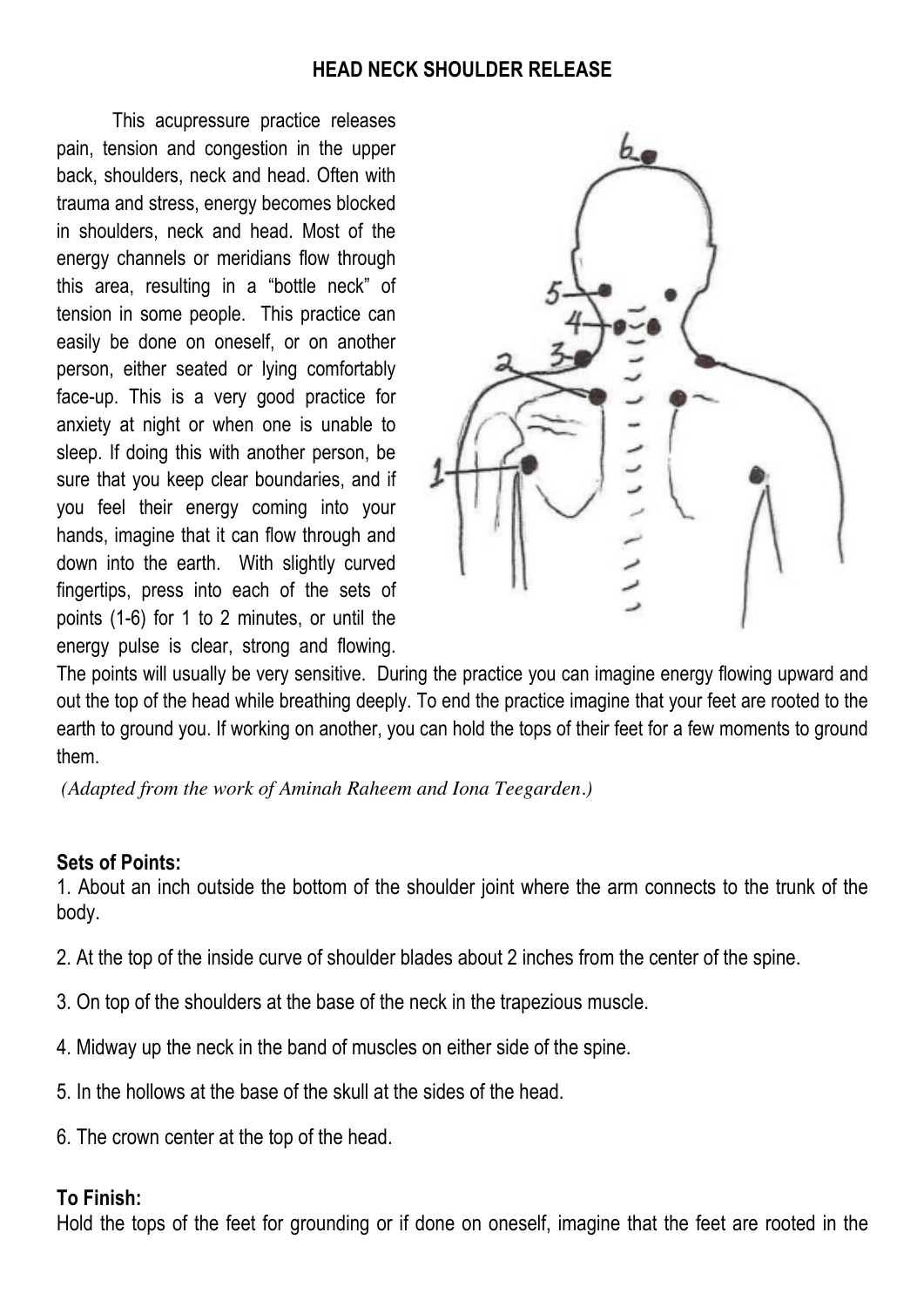ground. Breathe deeply and feel peace and harmony in body, mind and emotions.

## **ACUPRESSURE FOR PAIN AND TRAUMATIC STRESS**

**Depression**- These acupressure points are for depression and emotional heaviness to bring a sense of peace and wellbeing.



## **Crown of head**

Hold lightly the top of the head. There are three acupressure points in a line in this area.

## **Forehead between the Eyebrows**

With the fingertips of one hand hold the sensitive area between the eyebrows where the nose connects with the forehead.



## **Base of Skull at the Sides of the Head**

Interlace fingers, place your hands behind your head, and with the thumbs press the two points at left and right sides of the base of the skull in the indentation between the muscles and bones.

## **Anxiety, Crisis & Feelings of Being Overwhelmed**



## **Point in the Outer Wrist**

Press point in the indentation on the outside of the crease of the wrist, down from the small finger.

## **Point on Top of the Shoulders**

With the fingertips of both hand hold the points on top of the shoulders. The arms may be crossed if this position is more comfortable.



#### **Sore Spot**

Locate a spore spot in the left side of the chest about 2-3 inches down from the collar bone and about 2 inches to the side of the sternum.

**Fainting, Crisis & High Blood Pressure** - This point can be used on oneself or another if a person is fainting or in crisis.

## **Point Beneath the Nose**



With index fingertip or knuckle of the finger, press into the point directly below the nose on the upper lip.



#### **Point in Forehead with Point in Center of Chest**

Hold at the same time the point in the middle of the forehead and the point in the middle of the chest.



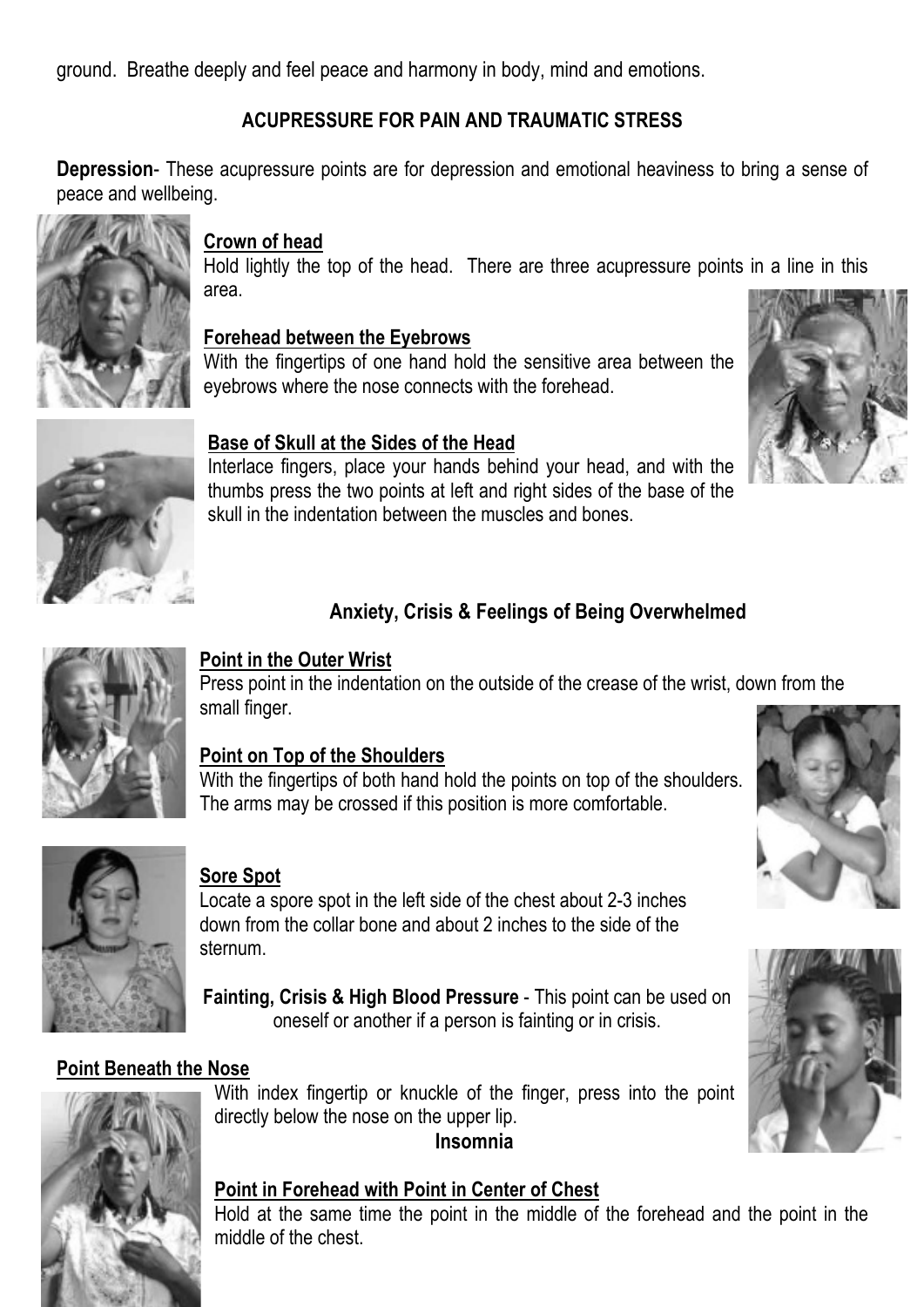#### **TRAUMA AND THE INSTINCT TO HEAL**

There are many new methods being developed to treat depression, anxiety and traumatic stress. Medical professionals studying the impact of trauma on the body, now recognize that the human brain is composed of a "cognitive" brain responsible for language and abstract thinking, and a "limbic or emotional" brain responsible for emotions and the instinctual control of behavior. The emotional brain controls much of the body's physiology, autonomic responses and psychological wellbeing. Cognitive psychotherapy and medication are the usual methods used for stabilizing and treating traumatized persons, but in many cases this approach is not enough, nor is it appropriate in many cultures. In his book The Instinct to Heal, psychiatrist David Servan-Schreiber, M.D. (2004), says that "emotional disorders result from dysfunctions in the emotional brain. . .The primary task of treatment is to 'reprogram' the emotional brain so that it adapts to the present instead of continuing to react to past experiences... It is generally more effective to use methods that act via the body and directly influence the emotional brain rather than use approaches that depend entirely on language and reason, to which the emotional brain is not receptive. The emotional brain contains natural mechanisms for self-healing: 'an instinct to heal'." This instinct to heal is the natural ability to find balance and wellbeing in body, mind and emotions.

#### **Capacitar: A Popular Education Approach to Trauma Healing**

In working with the traumatized, Capacitar's methods involve awakening and empowering this "instinct to heal". Because the experience of grassroots trauma is so vast, Capacitar uses a popular education approach rather than an individual therapeutic approach, placing in people's hands simple bodybased skills they can use for themselves to release stress, manage emotions and live with balance in the midst of the challenges of life. A key to this approach is the inherent "instinct" or wisdom in the organism to return to balance and wholeness. Healing occurs through the release of undischarged energy as well as through a strengthening of the natural flow of energy. With the renewed flow of energy the person returns to a state of balance and wellbeing.

**Living in Wellness -** Living with wellbeing is a very different experience of health than stabilizing symptoms or curing mental or physical disease. In contrast to a scientific worldview of health that involves "fixing or curing", wellness in Eastern and indigenous models is based on wholeness and harmony in the energy or life force of body, mind and emotions. When energy is flowing freely and without obstruction through the channels and energy centers of the body, the person experiences good health, emotional balance, mental clarity, and overall wellbeing.

The practices offered in this Capacitar Emergency Tool Kit help to awaken this state of wellbeing, providing tools for the healing of past wounds and for the recuperation of inner strength and energy in the person. The practices have been used with many thousands of people in 26 countries and many different cultures. They have been found to be helpful for persons with traumatic stress, as well as for self care for those working with others. These practices are meant to be used as part of daily life to help rebalance depleted, congested or excessive energy, as well as to nourish and build core energy. Regular use of practices such as Tai Chi, acupressure, and breathwork help to alleviate traumatic stress symptoms manifesting as headaches, body pain, stomach disorders, diarrhea, insomnia, anxiety, and chronic fatigue. But it is not enough to only alleviate physical or emotional symptoms. Healing involves a deeper change in the whole system—from the person, their relationships, and their environment, down to cellular and energetic levels.

The way traumatic experience is handled can be a catalyst for growth and transformation. Past wounds can be transformed into wisdom to live more fully. There is a return to balance and wholeness, the natural state of the person and the community. As individuals heal they in turn are able to reach out to their family, community and the larger world to bring health and wholeness to the human family.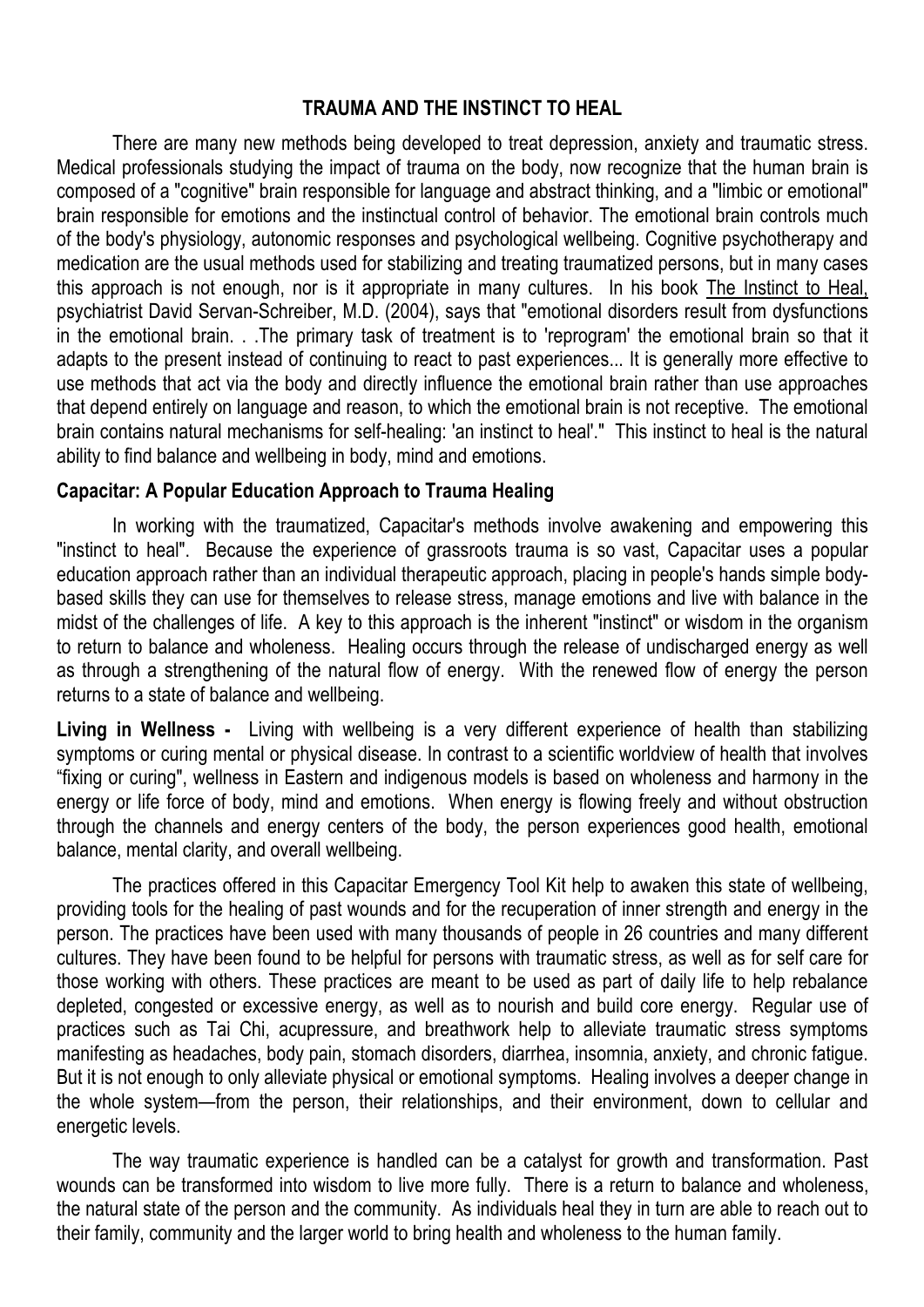## **TAI CHI ENERGY EXERCISES**



#### **The Rocking Movement**

Stand with feet separated shoulder-width apart, hands at sides. Raise your heels and with palms facing upwards raise your hands to the level of your chest. Turn your palms downward and move your hands downward while you lower your heels and raise your toes in a rocking movement. Continue slowly rocking back and forth, breathing deeply. With each move drop your shoulders, relax your arms and fingers. Do the exercise smoothly and slowly. Breathe deeply and imagine that your feet are planted securely on the earth. As you raise your hands imagine that you are able to bring down into body and mind healing energy to cleanse and fill you. This is a very beneficial movement for trauma and depression.

#### **The Shower of Light**

With left foot forward, raise your hands up over your head, then move them downward as if showering yourself with light. Feel the energy cleansing and filling your being. Repeat on the right side, with right foot forward. Breathe in the shower of light, and then exhale and let go of any negativity within you. Feel the light cleansing and renewing you. This is an excellent for persons who are depressed or dealing with past wounds of trauma.





#### **Let Go of the Past and Open to Receive**

With left foot forward, palms curved softly downward, push your hands outward in a gentle arc, letting go of all tension, negativity, and violence within you. Turn palms upward and draw them back towards the chest, breathing in peace and healing.. Repeat with right foot forward. Breathe out the pain and violence. Breathe in peace and healing.

#### **Fly through the Air**

With your left foot forward, your left hand upward, swim or fly through the air. The motion should be free and light with arms and shoulders relaxed. Repeat the movement on the right side starting with your right hand upward. Fly freely through the air letting go of all that weighs you down, feeling light, alive and free. Open your heart to all the possibilities for your life and healing. This is good to release pain in back, shoulders and head.